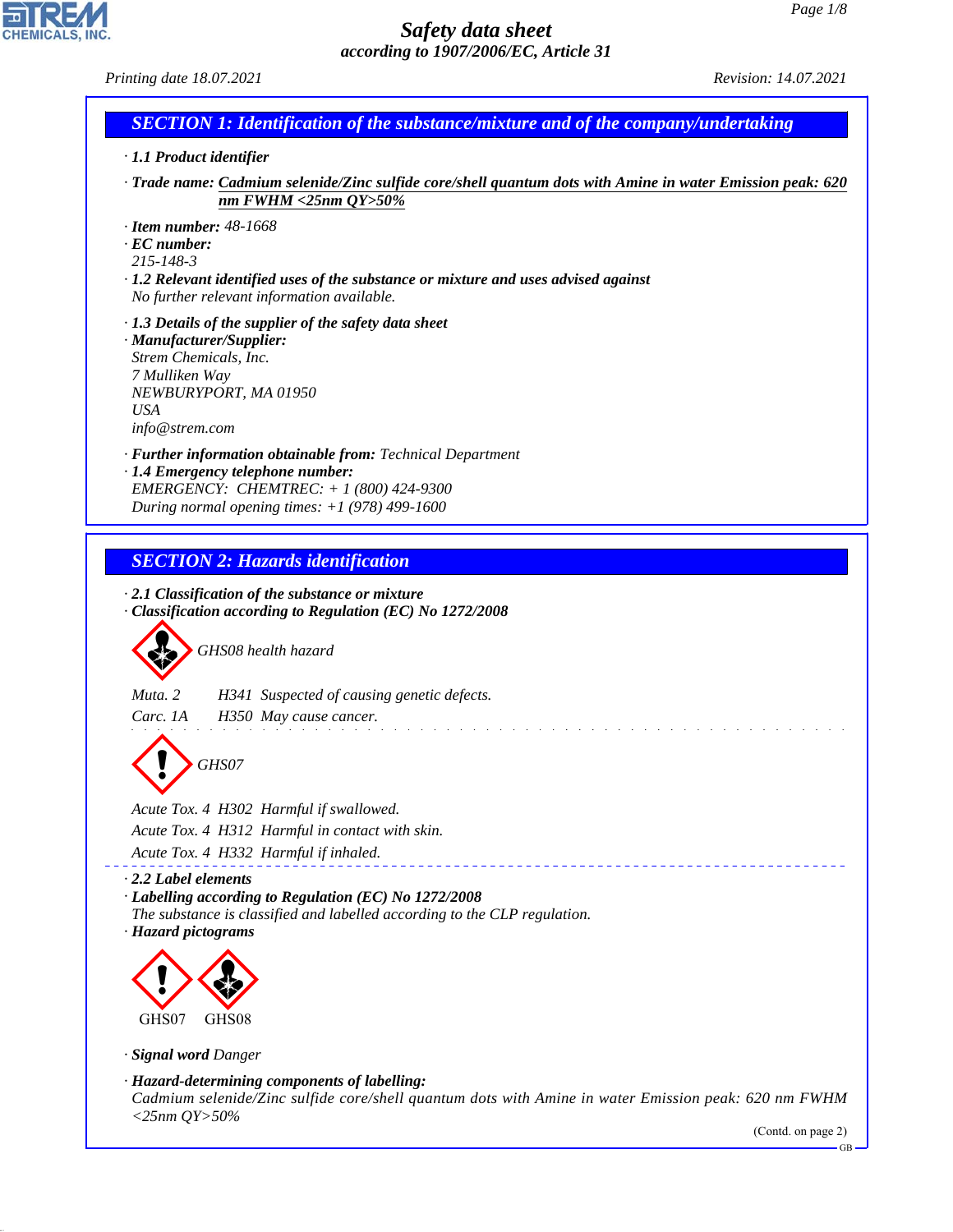*Printing date 18.07.2021 Revision: 14.07.2021*

*Trade name: Cadmium selenide/Zinc sulfide core/shell quantum dots with Amine in water Emission peak: 620 nm FWHM <25nm QY>50%*

|                            | (Contd. of page 1)                                                                                    |
|----------------------------|-------------------------------------------------------------------------------------------------------|
| · Hazard statements        |                                                                                                       |
|                            | H302+H312+H332 Harmful if swallowed, in contact with skin or if inhaled.                              |
| H341                       | Suspected of causing genetic defects.                                                                 |
| <i>H350</i>                | May cause cancer.                                                                                     |
| · Precautionary statements |                                                                                                       |
| <i>P101</i>                | If medical advice is needed, have product container or label at hand.                                 |
| <i>P102</i>                | Keep out of reach of children.                                                                        |
| <i>P103</i>                | Read label before use.                                                                                |
| P280                       | Wear protective gloves/protective clothing/eye protection/face protection.                            |
| P261                       | Avoid breathing dust/fume/gas/mist/vapours/spray.                                                     |
|                            | P305+P351+P338 IF IN EYES: Rinse cautiously with water for several minutes. Remove contact lenses, if |
|                            | present and easy to do. Continue rinsing.                                                             |
| $P304 + P340$              | IF INHALED: Remove person to fresh air and keep comfortable for breathing.                            |
| $P403 + P233$              | Store in a well-ventilated place. Keep container tightly closed.                                      |
| <i>P501</i>                | Dispose of contents/container in accordance with local/regional/national/international                |
|                            | regulations.                                                                                          |
| $\cdot$ 2.3 Other hazards  |                                                                                                       |
|                            | · Results of PBT and vPvB assessment                                                                  |

*· PBT: Not applicable.*

*· vPvB: Not applicable.*

## *SECTION 3: Composition/information on ingredients*

*· 3.1 Chemical characterisation: Substances*

*· CAS No. Description Cadmium selenide/Zinc sulfide core/shell quantum dots with Amine in water Emission peak: 620 nm FWHM <25nm QY>50%*

*· Identification number(s)*

*· EC number: 215-148-3*

# *SECTION 4: First aid measures*

### *· 4.1 Description of first aid measures*

*· General information:*

*Symptoms of poisoning may even occur after several hours; therefore medical observation for at least 48 hours after the accident.*

*· After inhalation:*

44.1.1

*Supply fresh air. If required, provide artificial respiration. Keep patient warm. Consult doctor if symptoms persist.*

*In case of unconsciousness place patient stably in side position for transportation.*

- *· After skin contact: Immediately rinse with water.*
- *· After eye contact: Rinse opened eye for several minutes under running water. Then consult a doctor.*
- *· After swallowing: Call for a doctor immediately.*
- *· 4.2 Most important symptoms and effects, both acute and delayed No further relevant information available.*
- *· 4.3 Indication of any immediate medical attention and special treatment needed*
- *No further relevant information available.*

(Contd. on page 3)

GB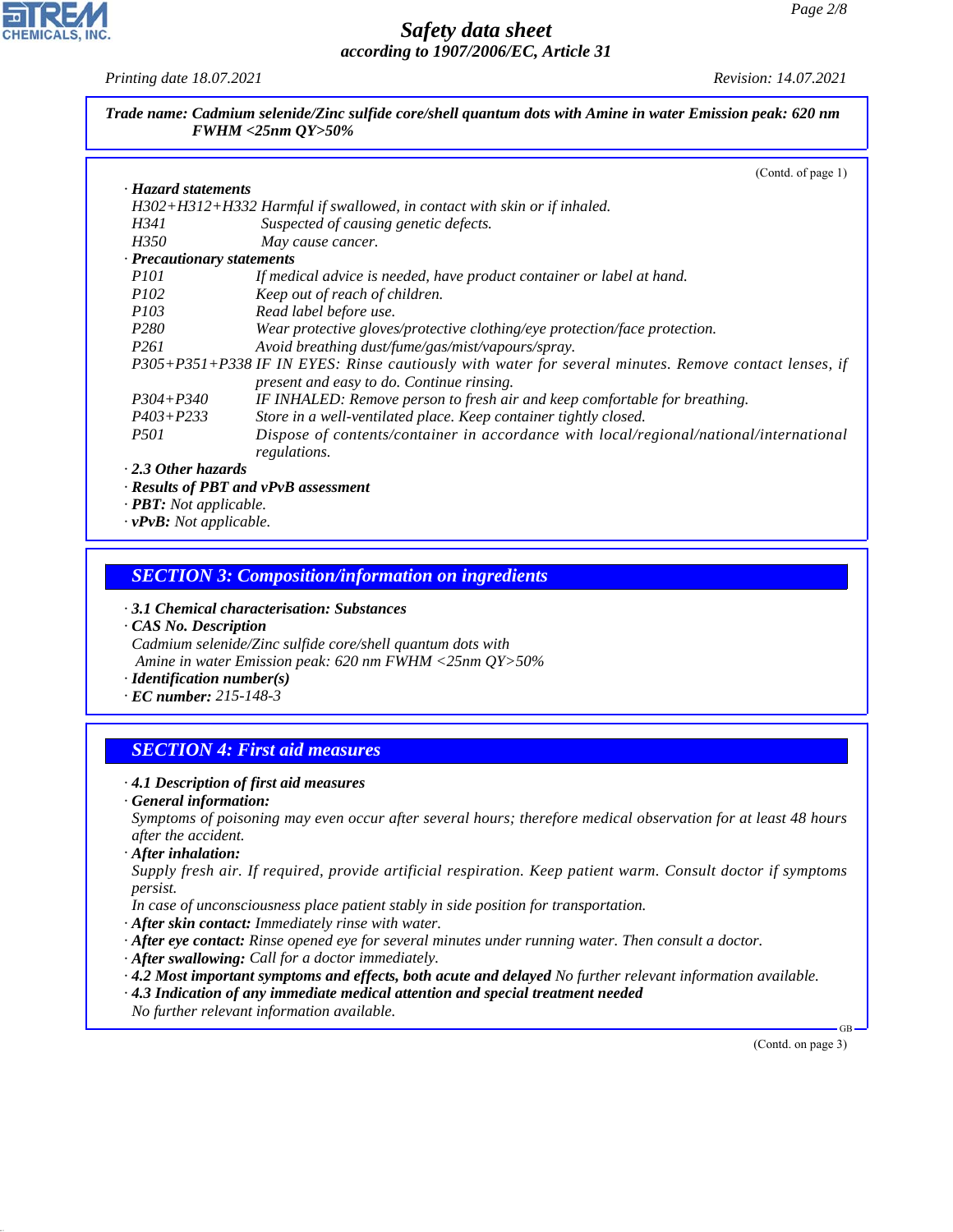*Printing date 18.07.2021 Revision: 14.07.2021*

*Trade name: Cadmium selenide/Zinc sulfide core/shell quantum dots with Amine in water Emission peak: 620 nm FWHM <25nm QY>50%*

(Contd. of page 2)

## *SECTION 5: Firefighting measures*

- *· 5.1 Extinguishing media*
- *· Suitable extinguishing agents: Use fire extinguishing methods suitable to surrounding conditions.*
- *· 5.2 Special hazards arising from the substance or mixture No further relevant information available.*
- *· 5.3 Advice for firefighters*
- *· Protective equipment: Mouth respiratory protective device.*

## *SECTION 6: Accidental release measures*

*· 6.1 Personal precautions, protective equipment and emergency procedures Not required.*

*· 6.2 Environmental precautions: Do not allow product to reach sewage system or any water course. Inform respective authorities in case of seepage into water course or sewage system. Do not allow to enter sewers/ surface or ground water.*

- *· 6.3 Methods and material for containment and cleaning up: Absorb with liquid-binding material (sand, diatomite, acid binders, universal binders, sawdust). Dispose contaminated material as waste according to item 13. Ensure adequate ventilation.*
- *· 6.4 Reference to other sections See Section 7 for information on safe handling. See Section 8 for information on personal protection equipment. See Section 13 for disposal information.*

# *SECTION 7: Handling and storage*

*· 7.1 Precautions for safe handling*

*Ensure good ventilation/exhaustion at the workplace.*

*Prevent formation of aerosols.*

- *· Information about fire and explosion protection: No special measures required.*
- *· 7.2 Conditions for safe storage, including any incompatibilities*

*· Storage:*

- *· Requirements to be met by storerooms and receptacles: No special requirements.*
- *· Information about storage in one common storage facility: Not required.*
- *· Further information about storage conditions: Keep container tightly sealed.*
- *· 7.3 Specific end use(s) No further relevant information available.*

# *SECTION 8: Exposure controls/personal protection*

*· Additional information about design of technical facilities: No further data; see item 7.*

*· 8.1 Control parameters*

- *· Ingredients with limit values that require monitoring at the workplace: Not required.*
- *· Additional information: The lists valid during the making were used as basis.*
- *· 8.2 Exposure controls*

44.1.1

- *· Personal protective equipment:*
- *· General protective and hygienic measures: Keep away from foodstuffs, beverages and feed. Wash hands before breaks and at the end of work.*

(Contd. on page 4)

GB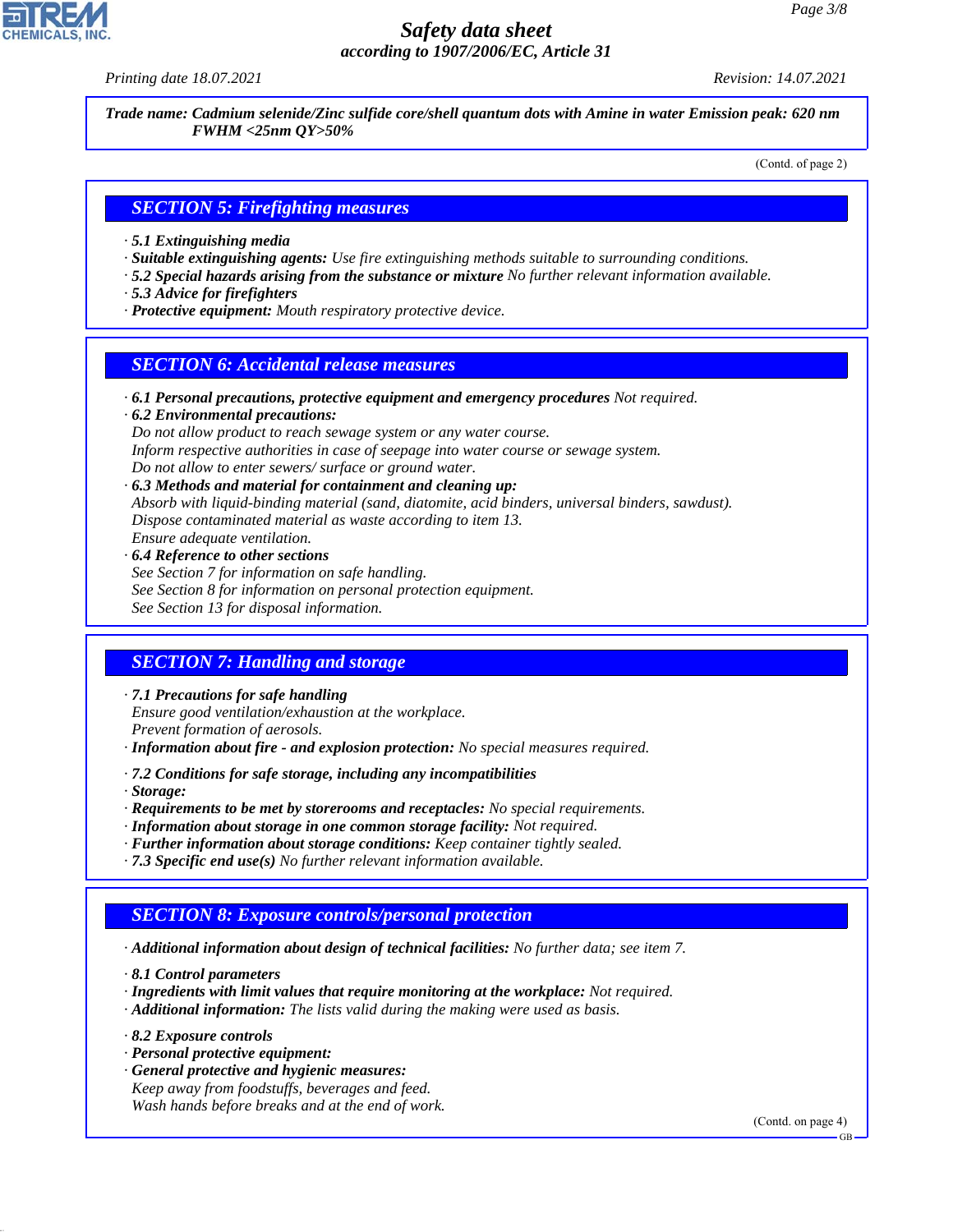GB

# *Safety data sheet according to 1907/2006/EC, Article 31*

*Printing date 18.07.2021 Revision: 14.07.2021*

44.1.1

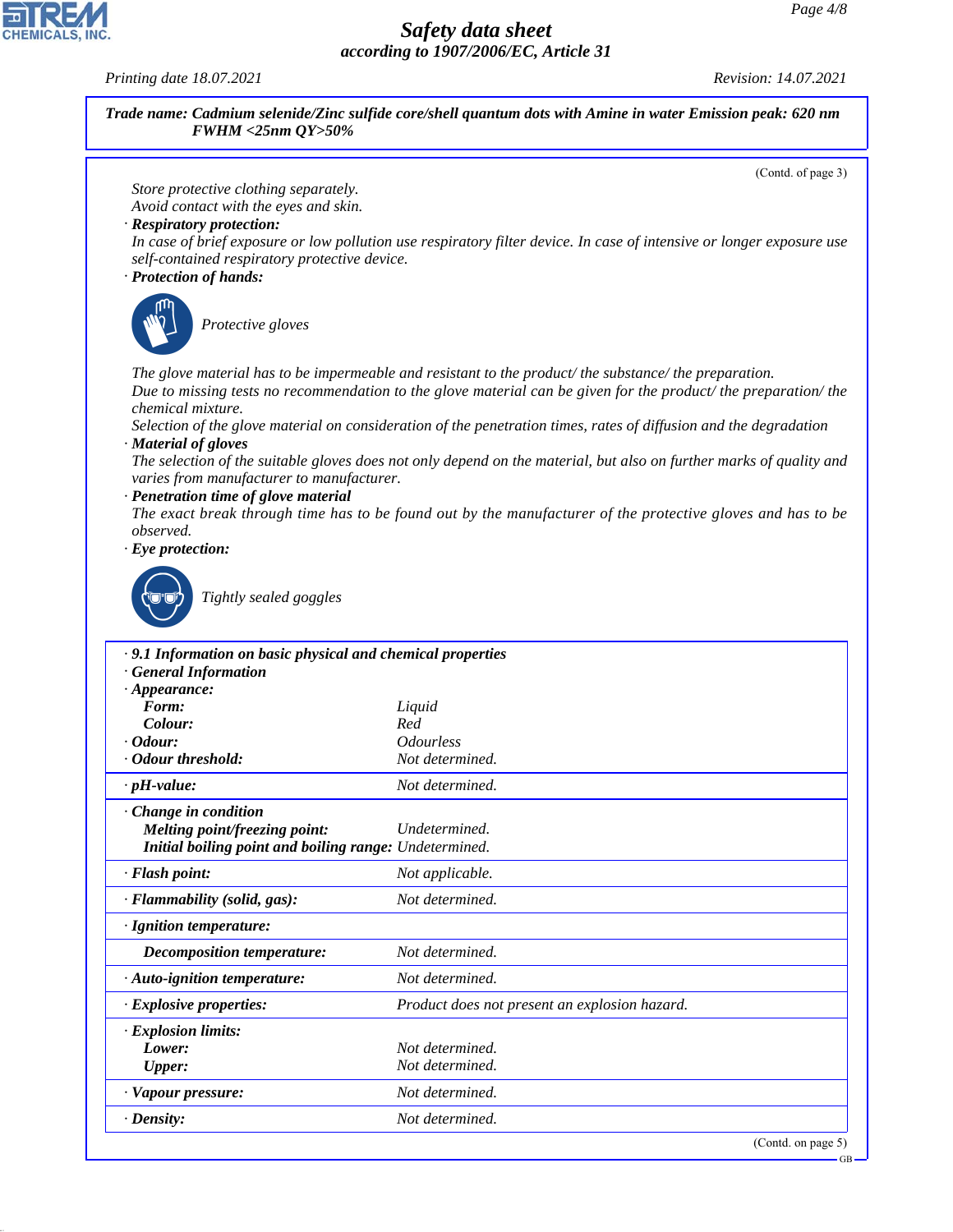*Printing date 18.07.2021 Revision: 14.07.2021*

*Trade name: Cadmium selenide/Zinc sulfide core/shell quantum dots with Amine in water Emission peak: 620 nm FWHM <25nm QY>50%*

|                                           | (Contd. of page 4)                         |
|-------------------------------------------|--------------------------------------------|
| $\cdot$ Relative density                  | Not determined.                            |
| · Vapour density                          | Not determined.                            |
| $\cdot$ Evaporation rate                  | Not determined.                            |
| $\cdot$ Solubility in / Miscibility with  |                                            |
| water:                                    | Not miscible or difficult to mix.          |
| · Partition coefficient: n-octanol/water: | Not determined.                            |
| · Viscosity:                              |                                            |
| Dynamic:                                  | Not determined.                            |
| Kinematic:                                | Not determined.                            |
| · Solvent content:                        |                                            |
| Organic solvents:                         | $0.0\%$                                    |
| $VOC$ (EC)                                | $0.00\%$                                   |
| Solids content:                           | $100.0\%$                                  |
| $\cdot$ 9.2 Other information             | No further relevant information available. |

# *SECTION 10: Stability and reactivity*

*· 10.1 Reactivity No further relevant information available.*

- *· 10.2 Chemical stability*
- *· Thermal decomposition / conditions to be avoided: No decomposition if used according to specifications.*
- *· 10.3 Possibility of hazardous reactions No dangerous reactions known.*
- *· 10.4 Conditions to avoid No further relevant information available.*
- *· 10.5 Incompatible materials: No further relevant information available.*
- *· 10.6 Hazardous decomposition products: No dangerous decomposition products known.*

# *SECTION 11: Toxicological information*

- *· 11.1 Information on toxicological effects*
- *· Acute toxicity*
- *Harmful if swallowed, in contact with skin or if inhaled.*
- *· Primary irritant effect:*
- *· Skin corrosion/irritation Based on available data, the classification criteria are not met.*
- *· Serious eye damage/irritation Based on available data, the classification criteria are not met.*
- *· Respiratory or skin sensitisation Based on available data, the classification criteria are not met.*
- *· CMR effects (carcinogenity, mutagenicity and toxicity for reproduction)*
- *· Germ cell mutagenicity*
- *Suspected of causing genetic defects.*
- *· Carcinogenicity*
- *May cause cancer.*

44.1.1

- *· Reproductive toxicity Based on available data, the classification criteria are not met.*
- *· STOT-single exposure Based on available data, the classification criteria are not met.*
- *· STOT-repeated exposure Based on available data, the classification criteria are not met.*
- *· Aspiration hazard Based on available data, the classification criteria are not met.*

(Contd. on page 6)

GB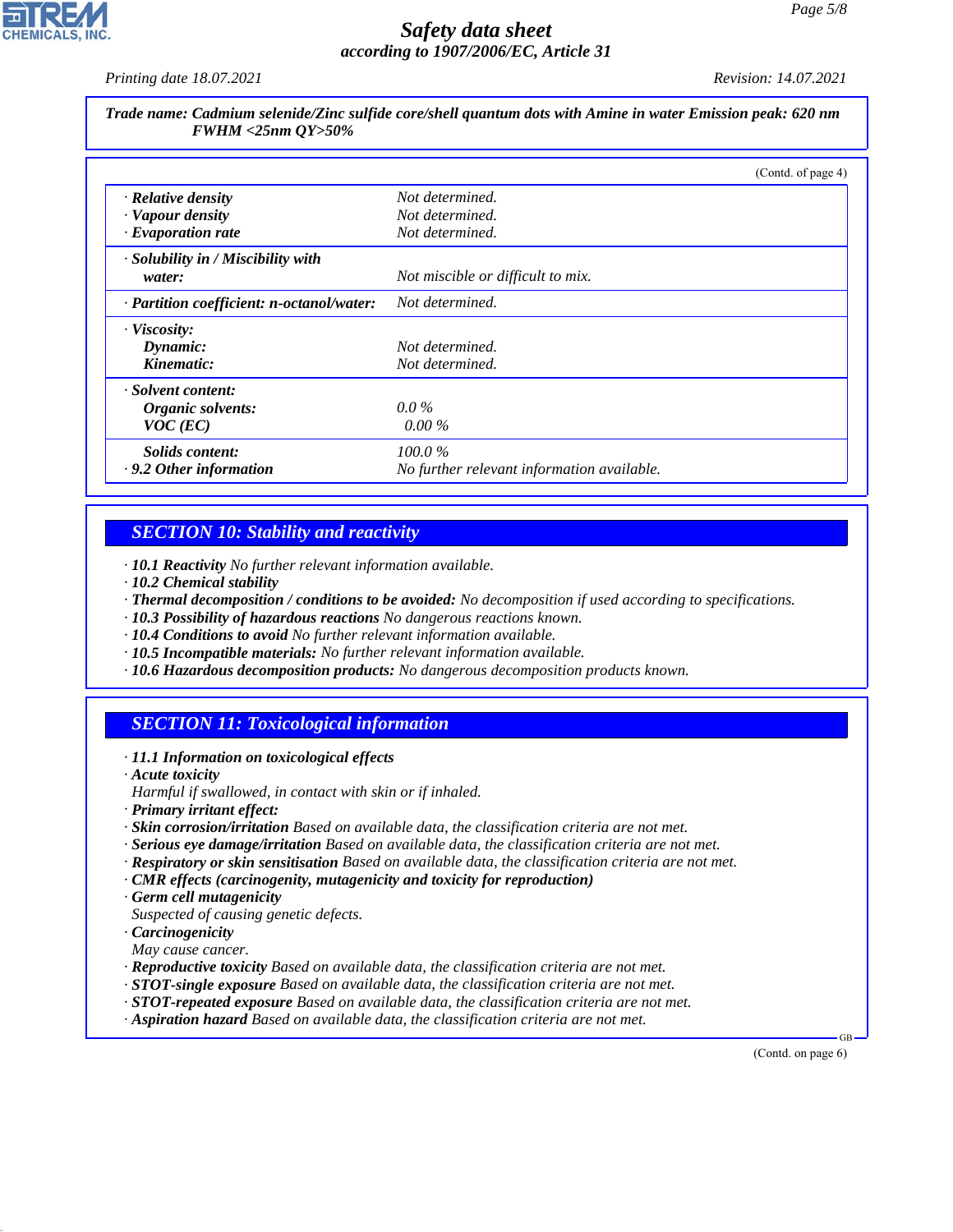44.1.1

# *Safety data sheet according to 1907/2006/EC, Article 31*

*Printing date 18.07.2021 Revision: 14.07.2021*

*Trade name: Cadmium selenide/Zinc sulfide core/shell quantum dots with Amine in water Emission peak: 620 nm FWHM <25nm QY>50%*

(Contd. of page 5)

## *SECTION 12: Ecological information*

### *· 12.1 Toxicity*

- *· Aquatic toxicity: No further relevant information available.*
- *· 12.2 Persistence and degradability No further relevant information available.*
- *· 12.3 Bioaccumulative potential No further relevant information available.*
- *· 12.4 Mobility in soil No further relevant information available.*
- *· Additional ecological information:*
- *· General notes:*

*Water hazard class 3 (German Regulation) (Self-assessment): extremely hazardous for water Do not allow product to reach ground water, water course or sewage system, even in small quantities. Danger to drinking water if even extremely small quantities leak into the ground.*

*· 12.5 Results of PBT and vPvB assessment*

- *· PBT: Not applicable.*
- *· vPvB: Not applicable.*
- *· 12.6 Other adverse effects No further relevant information available.*

## *SECTION 13: Disposal considerations*

### *· 13.1 Waste treatment methods*

*· Recommendation*

*Must not be disposed together with household garbage. Do not allow product to reach sewage system.*

*· Uncleaned packaging:*

*· Recommendation: Disposal must be made according to official regulations.*

| <b>SECTION 14: Transport information</b>  |                    |
|-------------------------------------------|--------------------|
| <b>UN2570</b>                             |                    |
| 2570 CADMIUM COMPOUND<br>CADMIUM COMPOUND |                    |
|                                           |                    |
|                                           |                    |
|                                           |                    |
| 6                                         |                    |
|                                           |                    |
|                                           |                    |
|                                           |                    |
| 6.1 Toxic substances.                     |                    |
|                                           | (Contd. on page 7) |
|                                           | 6.1                |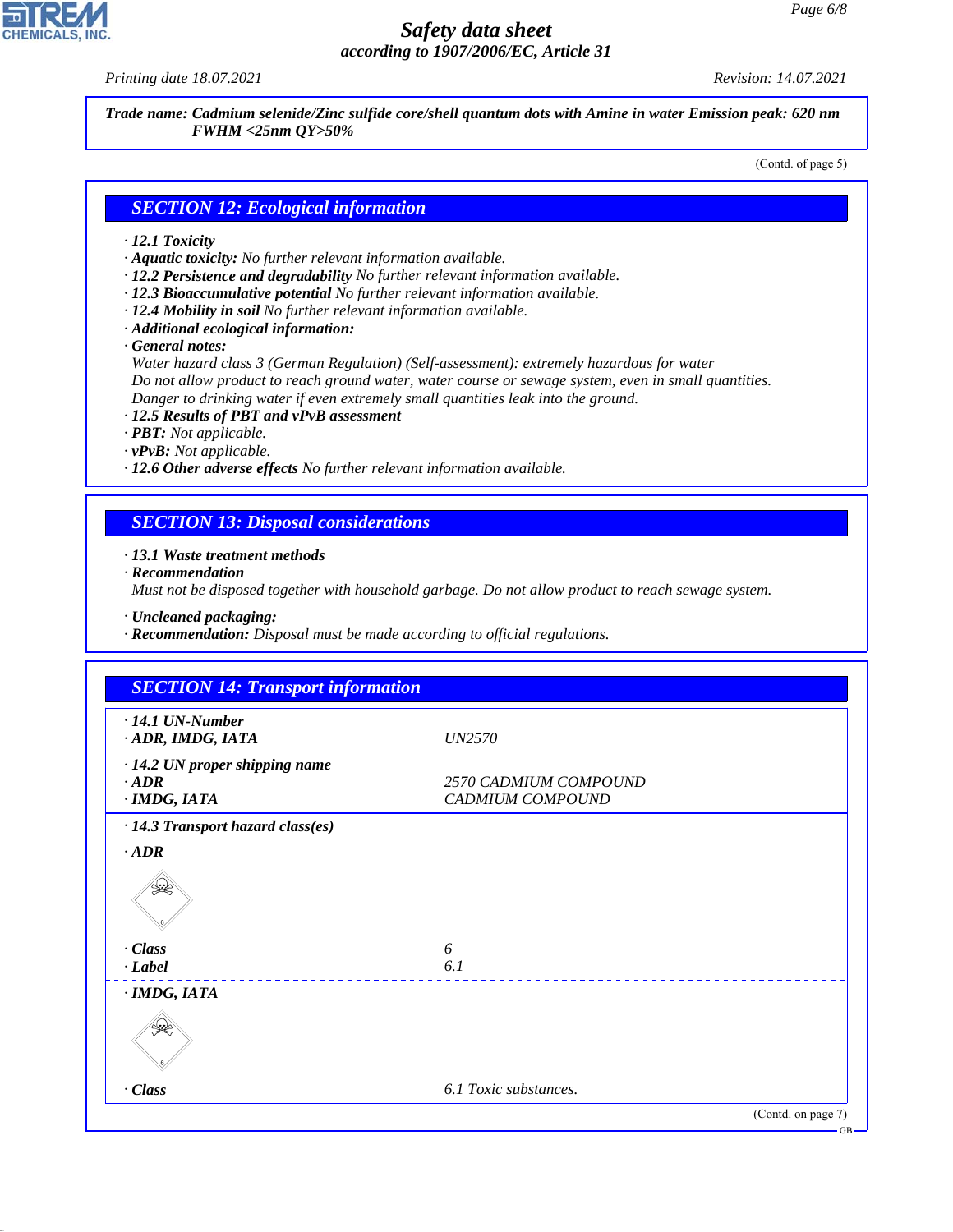*Printing date 18.07.2021 Revision: 14.07.2021*

|                                                            | (Contd. of page 6)                                |
|------------------------------------------------------------|---------------------------------------------------|
| · Label                                                    | 6.1                                               |
| · 14.4 Packing group<br>· ADR, IMDG, IATA                  | III                                               |
| · 14.5 Environmental hazards:<br>$\cdot$ Marine pollutant: | No                                                |
| · 14.6 Special precautions for user                        | Not applicable.                                   |
| · EMS Number:                                              | $F-A.S-A$                                         |
| · Stowage Category                                         | A                                                 |
| $\cdot$ 14.7 Transport in bulk according to Annex II of    |                                                   |
| <b>Marpol and the IBC Code</b>                             | Not applicable.                                   |
| · Transport/Additional information:                        |                                                   |
| $-ADR$                                                     |                                                   |
| $\cdot$ Limited quantities (LQ)                            | $5 \ kg$                                          |
| $\cdot$ Excepted quantities (EQ)                           | Code: El                                          |
|                                                            | Maximum net quantity per inner packaging: 30 ml   |
|                                                            | Maximum net quantity per outer packaging: 1000 ml |
| $\cdot$ IMDG                                               |                                                   |
| $\cdot$ Limited quantities (LQ)                            | $5 \ kg$                                          |
| $\cdot$ Excepted quantities (EQ)                           | Code: El                                          |
|                                                            | Maximum net quantity per inner packaging: 30 ml   |
|                                                            | Maximum net quantity per outer packaging: 1000 ml |
| · UN "Model Regulation":                                   | UN 2570 CADMIUM COMPOUND, 6.1, III                |

# *SECTION 15: Regulatory information*

*· 15.1 Safety, health and environmental regulations/legislation specific for the substance or mixture*

*· Directive 2012/18/EU*

- *· Named dangerous substances ANNEX I Substance is not listed.*
- *· REGULATION (EC) No 1907/2006 ANNEX XVII Conditions of restriction: 3*

*· National regulations:*

44.1.1

*· Additional classification according to Decree on Hazardous Materials, Annex II: Carcinogenic hazardous material group I (extremely dangerous). Carcinogenic hazardous material group II (very dangerous). Carcinogenic hazardous material group III (dangerous).*

*· Information about limitation of use:*

*Workers are not allowed to be exposed to this hazardous material. Exceptions can be made by the authorities in certain cases.*

- *· Waterhazard class: Water hazard class 3 (Self-assessment): extremely hazardous for water.*
- *· 15.2 Chemical safety assessment: A Chemical Safety Assessment has not been carried out.*

## *SECTION 16: Other information*

*This information is based on our present knowledge. However, this shall not constitute a guarantee for any specific product features and shall not establish a legally valid contractual relationship.*

(Contd. on page 8)

GB